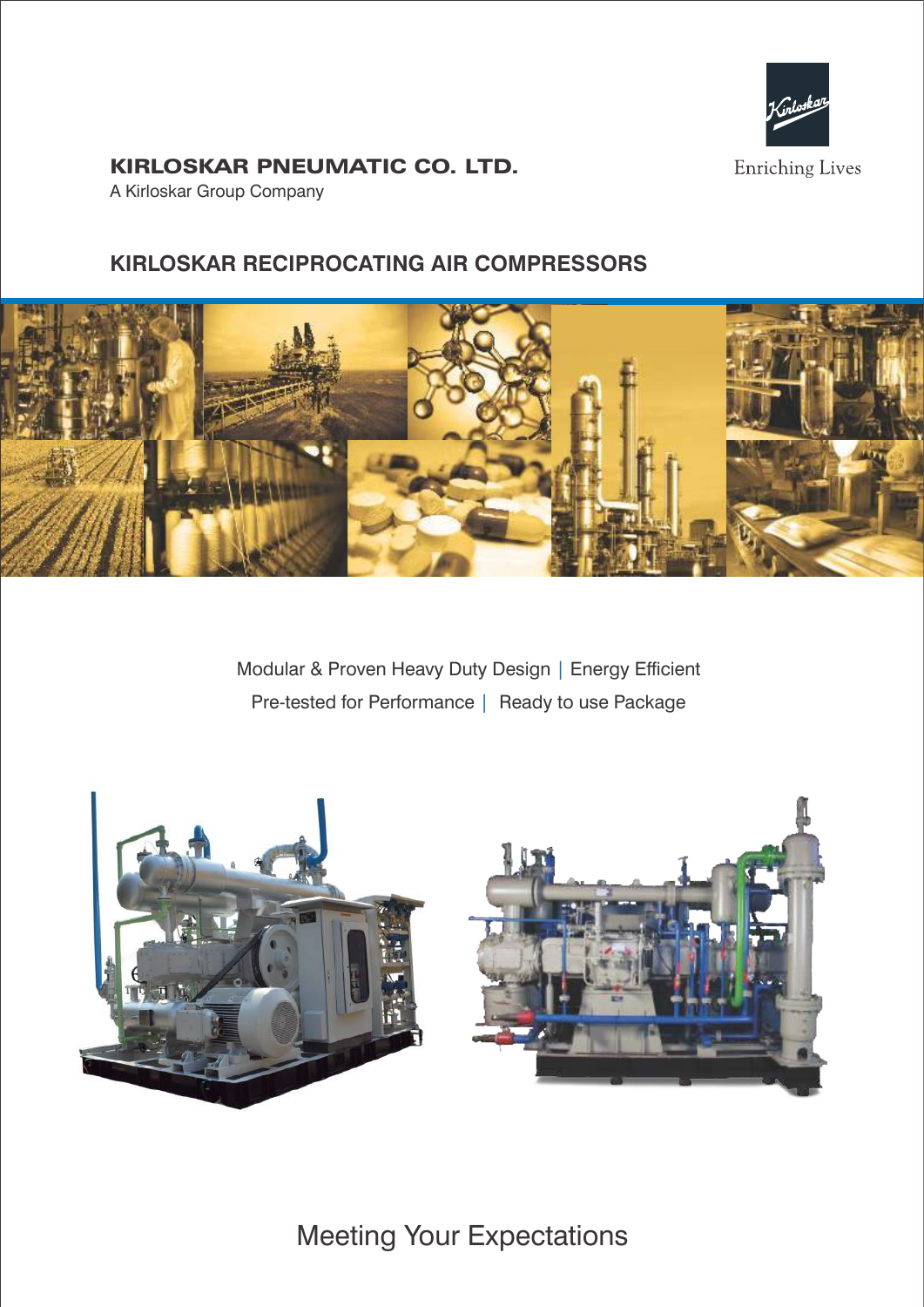Established in the year 1958, Kirloskar Pneumatic Company Limited is a pioneer in Compressed Air and Gas Solutions. Kirloskar Pneumatic Company Limited, a flagship company in Kirloskar group is an IMS Certified company KPCL has grown over the past 50 years by serving the customers with all types of air and gas compressors. The multi-product company has transformed with cutting-edge products and processes to meet the demands and applications.

The company has a strong presence in the global market with customers in more than 40 countries and partners from more than 10 countries. KPCL operates from its Main Offfice & Factory at Pune with state of the art facilities for Research and Development Manufacturing, Assembly, Testing, Metrology and other business processes.





## **Proven Design & Performance**

In house design and engineering centre, analyses every component of the compressor for assured performance. Various softwares like ProE, Ansys, HTRI, Ansys, etc. are used for accurate design and selection of components. Sophisticated analysis softwares provide material properties, which helps understand the material behavior under load conditions. Heavy duty test beds, capable of accommodating multiple compressors at a time are equipped with data monitoring systems to provide real time accurate data. This data is analyzed to improve performance of the compressors.

**Addresses Wide Pressure Range Discharge Pressure: 1 to 400 kg/cm<sup>2</sup>g** 

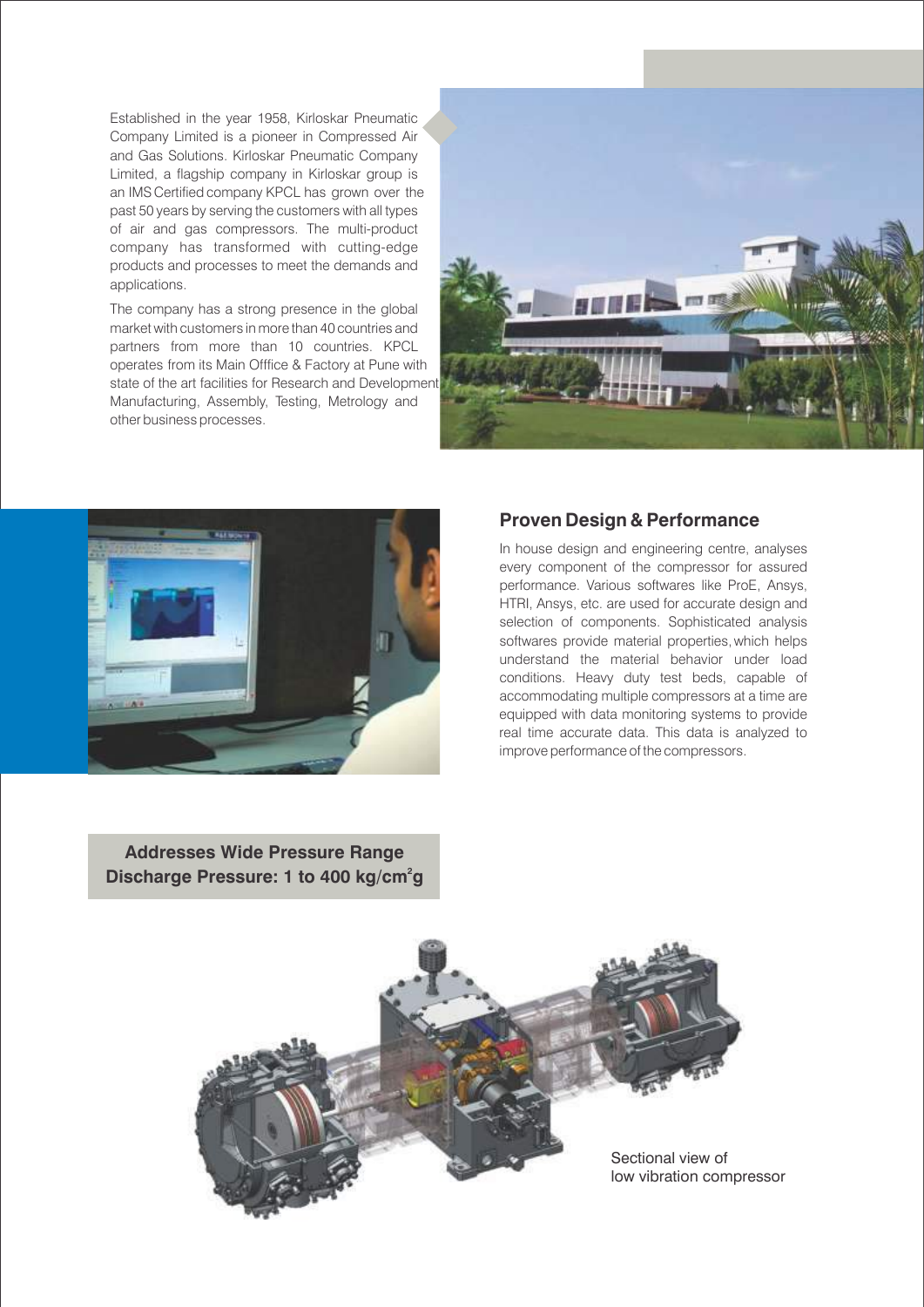Kirloskar Reciprocating Compressors are preferred by various industries for compressed Air & Gas applications.







Pet Blowing **Sugar & Co-generation** 







Cement & Ready Mix Food & Beverage



Oil & Gas/Petrochemical Refinery



Power & Ash Handling Fertilizer Fertilizer Chemical Pharma











State-of-the-art Manufacturing facility

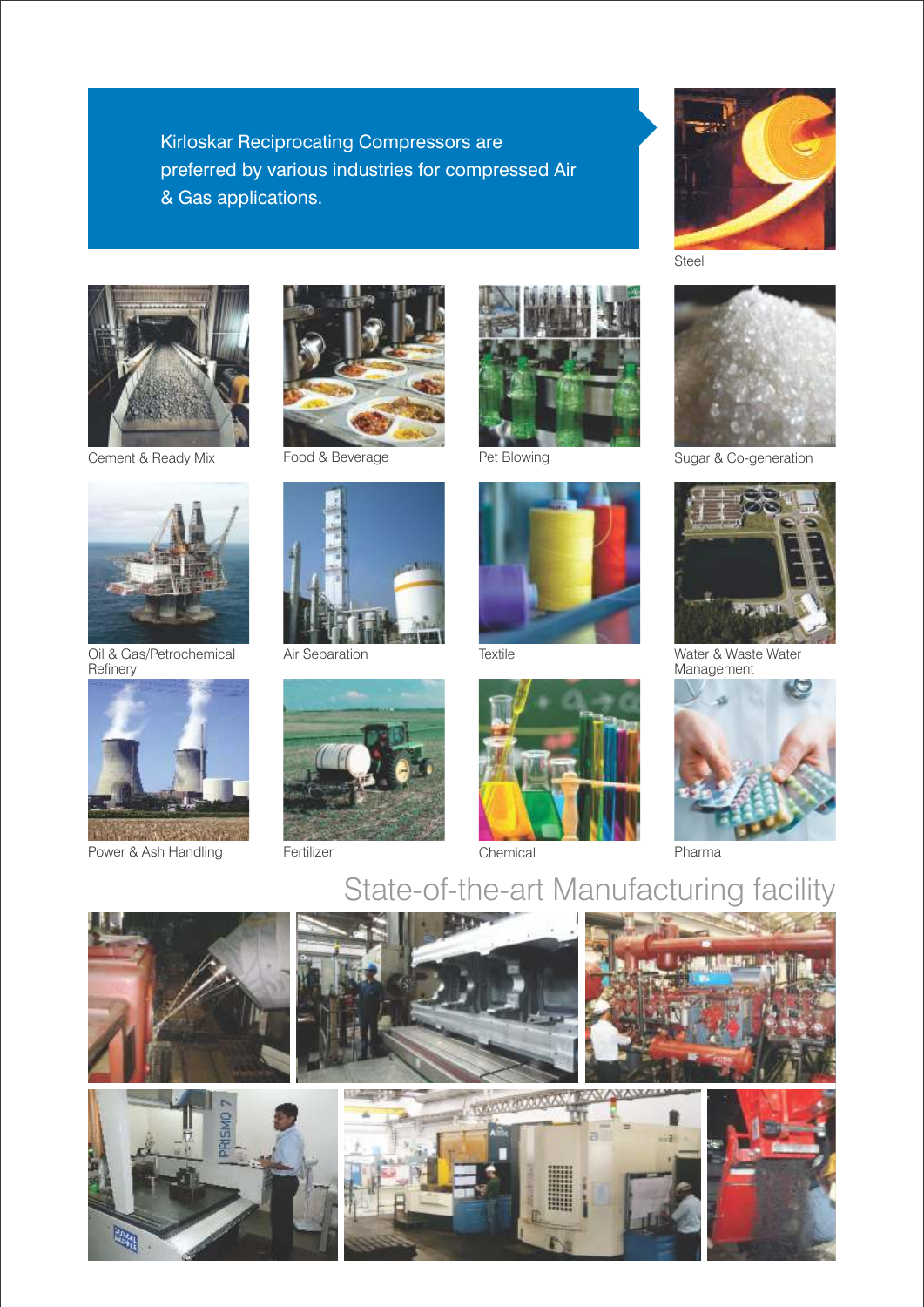## **Kirloskar Reciprocating Compressors**

## **100% Oil Free Air**

Oil content in air leads to corrosion of tubes and malfunctioning of pneumatic tools. Compressed air from Kirloskar **Reciprocating** Compressors is free from oil particles thereby extending the life of pneumatic machines. Efficient and wear resistant packing rings isolate oil to the first compartment of the distance piece.

### **No Foundation Required**

Pre-tested Kirloskar Compressors are free from high vibration levels and hence can be placed on skids that are not heavy. Kirloskar LV Compressors are equipped with Anti Vibration Mounts which make them the first choice for raised floor installations.

### **Complete Packaged Solution**

Trouble free installation with Plug & Play type compressors. These are self contained packages with Compressor, radiators, Motor, Air Receiver, Dryer and a highly programmable control system.

## **Pre-tested for Performance**

Each assembly of every Kirloskar Compressor undergoes careful testing in a state of the art In-house Metrology Lab. **Completely** assembled packages are then tested on specially designed test beds at variable load settings.

## **Engineering Excellence**

Highly qualified dedicated engineering project teams provide the most efficient solutions for compression requirements. **Regular** technological improvements in our product ensure latest offerings for our Clients.



#### **Endurance**

- Reliability and efficiency in adverse conditions
- · High altitudes
- High temperatures



### **Easy To Install**

- Ready to install- quick startup
- No special foundations or anti-vibration precautions
- Lower footprint Minimal water and electrical connections



### **Reliable**

- Pre tested compressor packages
- Extensive testing for tortional and inertia forces
- Low vibration design
- Sophisticated PLC control system



## **Energy Efficient**

- Optimum design to deliver maximum flow/kW<br>• Lower total operating cost
- 
- Lower life cycle cost



### Efficient Plate valves

- Large flow area
- Special spring protection
- $\rightarrow$ High efficiency and long service life
- packages  $\rightarrow$  Easy field installation

÷

Anti-vibration **Mounts** 

 $\rightarrow$  No foundation required

> Skid mounted compressor

 $\rightarrow$  Specially designed rubber composite material



## Piston and Rider rings

- $\rightarrow$  Efficient PTFE Piston rings for longer duty cycle
- → Enhanced working life of 8000 hours



### Integrated Distance piece

- $\rightarrow$  Strategically designed Integrated Crosshead housing and Distance piece for a robust construction
- → Efficient oilscrapper rings ensures zero oil carryover to second compartment



## Touch Screen TFT with PLC

### → 7 inch colour TFT

- A. Provision for USB data logging
- Remote monitoring
- SMS alerts to user

# Constructional Features Constructional Features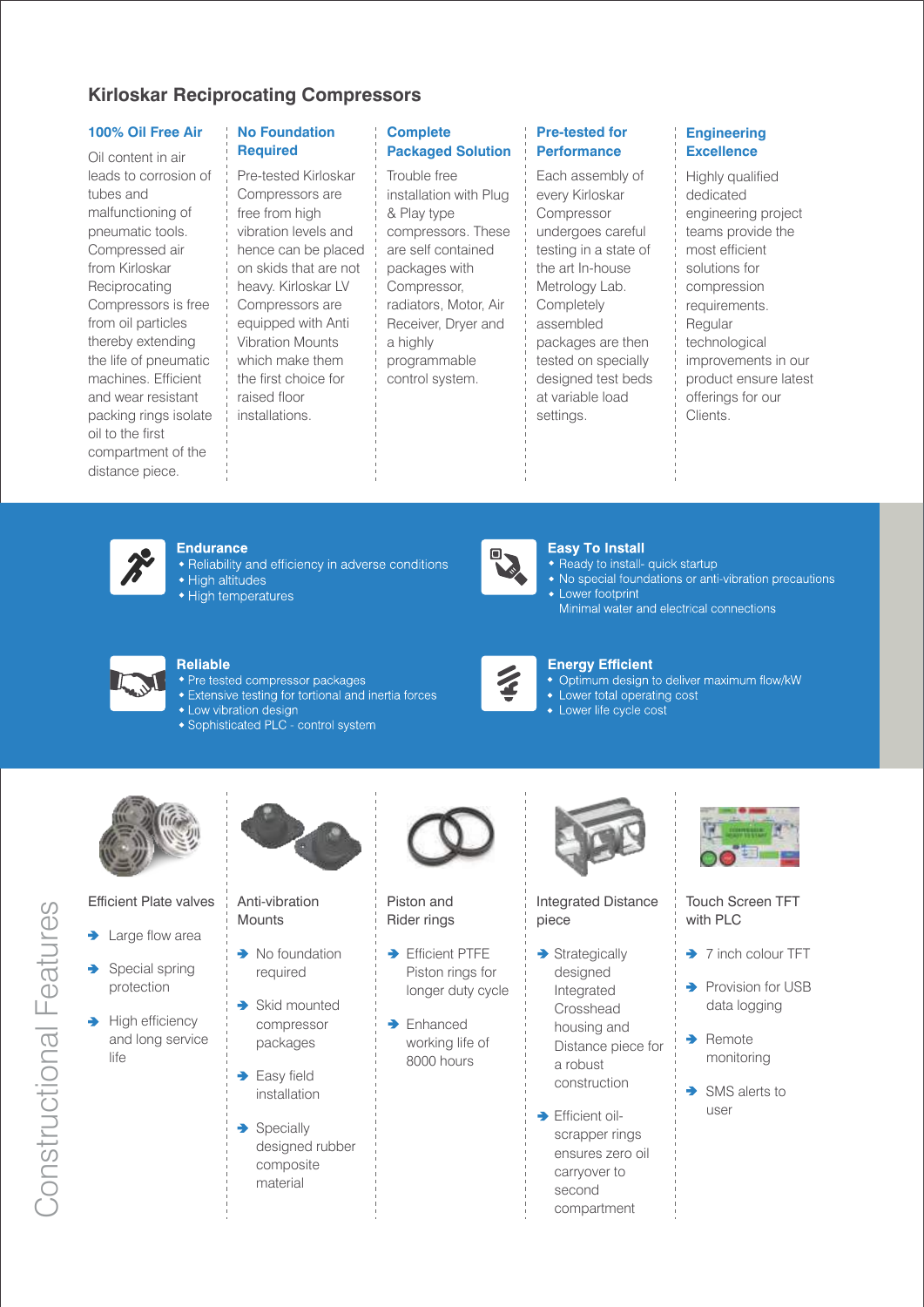# **Oil Free Compressors**

|           | <b>Single Stage Compressors</b> |                               |                          |               |                         |            |                          |            |                          |            |
|-----------|---------------------------------|-------------------------------|--------------------------|---------------|-------------------------|------------|--------------------------|------------|--------------------------|------------|
|           |                                 | <b>Cylinder Dimensions mm</b> |                          |               | <b>Compressor Speed</b> |            | <b>Working Pressure</b>  |            | <b>Free Air Delivery</b> |            |
|           | Model                           |                               | <b>Bore</b>              | <b>Stroke</b> |                         | <b>RPM</b> |                          | kg/cm2g    | m3/min                   |            |
|           |                                 | LP                            | <b>HP</b>                |               | Min                     | <b>Max</b> | Min                      | <b>Max</b> | Min                      | <b>Max</b> |
|           | T-BD-QL                         | 2X385                         | $\overline{\phantom{a}}$ | 150           | 550                     | 800        | $\overline{\phantom{a}}$ | 4          | 19.99                    | 39.94      |
|           | T-BD-RL                         | 2X470                         | $\overline{\phantom{a}}$ | 150           | 550                     | 750        |                          | 2.5        | 37.09                    | 72.3       |
|           | 1HY <sub>2</sub> T              | 185                           | 185                      | 115           | 400                     | 825        | 1                        | 4.5        | 3.27                     | 8.8        |
| <b>HY</b> | 1HY2BIST                        | 215                           | 215                      | 115           | 400                     | 825        | и                        | 4.5        | 4.93                     | 11.98      |
|           | 1HY2TERT                        | 250                           | 250                      | 115           | 400                     | 825        | 1                        | 4.5        | 6.89                     | 16.11      |
|           | 1HA <sub>2</sub> T              | 2X250                         | $\overline{\phantom{a}}$ | 150           | 400                     | 900        | 1                        | 4          | 9.06                     | 23.68      |
| <b>HA</b> | 1HA2BIST                        | 2X280                         | $\overline{\phantom{a}}$ | 150           | 400                     | 900        | 1                        | 3.5        | 11.47                    | 29.76      |
|           | 1HA2TERT                        | 2X310                         | $\overline{\phantom{a}}$ | 150           | 400                     | 900        | 1                        | 3          | 14.72                    | 36.84      |
|           | 1HB2BIST                        | 2X450                         | $\overline{\phantom{a}}$ | 200           | 350                     | 600        | 1                        | 3.5        | 36.23                    | 70.2       |
| <b>HB</b> | 1HB2BISNT                       | 2X500                         | $\overline{\phantom{a}}$ | 200           | 350                     | 600        |                          | 3          | 44.04                    | 85.7       |
|           | 1HB2TERT                        | 2X560                         | $\overline{\phantom{a}}$ | 200           | 350                     | 600        |                          | 2.5        | 54.25                    | 105.6      |

## **Two Stage Compressors**

|           |            |           | <b>Cylinder Dimensions mm</b> |               | <b>Compressor Speed</b> |            | <b>Working Pressure</b> |                | Free Air Delivery |        |
|-----------|------------|-----------|-------------------------------|---------------|-------------------------|------------|-------------------------|----------------|-------------------|--------|
|           | Model      |           | <b>Bore</b>                   |               |                         | <b>RPM</b> |                         | kg/cm2g        |                   | m3/min |
|           |            | <b>LP</b> | <b>HP</b>                     | <b>Stroke</b> | Min                     | Max        | Min                     | Max            | Min               | Max    |
|           | T-BTD-MM   | 255       | 160                           | 120           | 450                     | 800        | $\overline{4}$          | 10             | 2.37              | 4.34   |
|           | T-BTD-QM   | 385       | 235                           | 150           | 550                     | 800        | 5                       | 10             | 10.22             | 18.38  |
|           | T-BTD-RM   | 470       | 290                           | 150           | 550                     | 750        | 5                       | 8.5            | 12.67             | 22.91  |
|           | T-BTD-RH   | 470       | 265                           | 150           | 450                     | 800        | 10                      | 11.5           | 18.5              | 33.01  |
|           | 2HY2T      | 185       | 105                           | 115           | 400                     | 825        | 6                       | $\,8\,$        | 1.92              | 4.04   |
|           | 2HY2BIST   | 215       | 140                           | 115           | 400                     | 825        | 6                       | 8              | 2.74              | 5.73   |
| HY        | 2HY2TERT   | 250       | 140                           | 115           | 400                     | 825        | 6                       | 8              | 3.49              | 7.3    |
|           | 2HY2ST     | 185       | 105                           | 115           | 400                     | 825        | $9\,$                   | 16             | 1.77              | 3.91   |
|           | 2HY2BISST  | 215       | 140                           | 115           | 400                     | 825        | $9$                     | 9.5            | 2.72              | 5.64   |
|           | 2HY2TERST  | 250       | 140                           | 115           | 400                     | 825        | 9                       | 9              | 3.47              | 7.15   |
|           | 2HA2T      | 250       | 160                           | 150           | 400                     | 900        | 4                       | 8              | 5.15              | 11.82  |
| HA        | 2HA2BIST   | 280       | 160                           | 150           | 400                     | 900        | 4                       | 8              | 6.46              | 14.86  |
|           | 2HA2TERT   | 310       | 185                           | 150           | 400                     | 900        | 4                       | $\,8\,$        | 7.79              | 18.22  |
|           | 2HB2BIST   | 450       | 280                           | 200           | 350                     | 600        | 4                       | 8              | 19.48             | 34     |
|           | 2HB2BISNT  | 500       | 310                           | 200           | 350                     | 600        | 4                       | 8              | 23.51             | 41.1   |
|           | 2HB2TERT   | 560       | 370                           | 200           | 350                     | 600        | 4                       | $\overline{7}$ | 29.33             | 51.18  |
|           | 2HB4BIST   | 2X450     | 2X280                         | 200           | 350                     | 600        | 4                       | 8              | 38.97             | 68     |
|           | 2HB4BISNT  | 2X500     | 2X310                         | 200           | 350                     | 600        | $\overline{4}$          | 8              | 47.02             | 82.2   |
|           | 2HB4TERT   | 2X560     | 2X370                         | 200           | 350                     | 600        | 4                       | $\overline{7}$ | 58.66             | 106.36 |
| <b>HB</b> | 2HB6BIST   | 3X450     | 3X280                         | 200           | 350                     | 600        | $\overline{4}$          | $\,8\,$        | 58.48             | 102    |
|           | 2HB6BISNT  | 3X500     | 3X310                         | 200           | 350                     | 600        | $\overline{4}$          | 8              | 70.53             | 123.3  |
|           | 2HB2BISST  | 2X450     | 245                           | 200           | 350                     | 600        | $\hbox{9}$              | 15             | 18.7              | 32.6   |
|           | 2HB2BISNST | 2X500     | 280                           | 200           | 350                     | 600        | $9\,$                   | 15             | 22.28             | 39.1   |
|           | 2HB2TERST  | 2X560     | 310                           | 200           | 350                     | 600        | 8                       | 13             | 26.13             | 46.7   |
|           | 2HB4BISST  | 2X450     | 2X245                         | 200           | 350                     | 600        | $9\,$                   | 15             | 37.39             | 65.2   |
|           | 2HB4BISNST | 2X500     | 2X280                         | 200           | 350                     | 600        | $\hbox{9}$              | 15             | 44.57             | 78.2   |
|           | 2HB4TERST  | 2X560     | 2X310                         | 200           | 350                     | 600        | 8                       | 12             | 52.73             | 93.4   |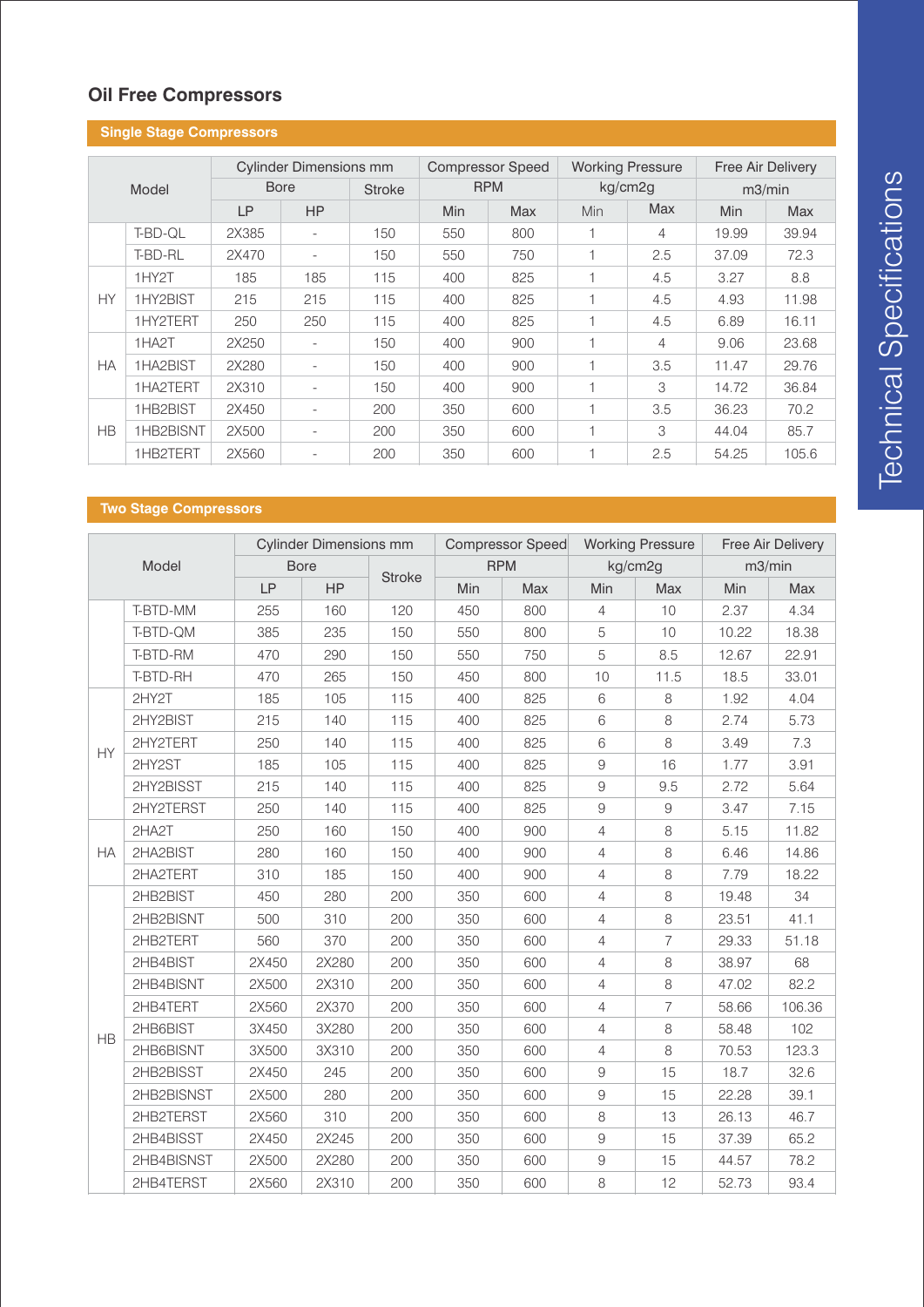# **Oil Free Compressors**

## **Three Stage Compressors**

|           |          | <b>Cylinder Dimensions mm</b> |            | <b>Compressor Speed</b> |         | <b>Working Pressure</b> |        | Free Air Delivery |  |
|-----------|----------|-------------------------------|------------|-------------------------|---------|-------------------------|--------|-------------------|--|
|           | Model    | <b>Stroke</b>                 | <b>RPM</b> |                         | kg/cm2g |                         | m3/min |                   |  |
|           |          |                               | Min        | <b>Max</b>              | Min     | <b>Max</b>              | Min    | <b>Max</b>        |  |
|           | 3HA2T    | 150                           | 400        | 750                     | 16      | 40                      | 2.7    | 8                 |  |
|           | 3HA2BIST | 150                           | 400        | 750                     | 16      | 40                      | 5.5    | 10.3              |  |
| <b>HA</b> | 3HA2TERT | 150                           | 400        | 750                     | 16      | 40                      | 2.9    | 5.6               |  |
|           | 3HA4T    | 150                           | 400        | 750                     | 16      | 40                      | 7.1    | 16                |  |
|           | 3HA4BIST | 150                           | 400        | 750                     | 16      | 40                      | 8.4    | 16                |  |
|           | 3HA4TERT | 150                           | 400        | 750                     | 16      | 40                      | 13.3   | 25.7              |  |

## **Four Stage Compressors**

|           |           | <b>Cylinder Dimensions mm</b> |            | <b>Compressor Speed</b> |            | <b>Working Pressure</b> |        | <b>Free Air Delivery</b> |  |
|-----------|-----------|-------------------------------|------------|-------------------------|------------|-------------------------|--------|--------------------------|--|
|           | Model     | <b>Stroke</b>                 | <b>RPM</b> |                         | kg/cm2g    |                         | m3/min |                          |  |
|           |           |                               | Min        | <b>Max</b>              | <b>Min</b> | <b>Max</b>              | Min    | <b>Max</b>               |  |
|           | 4HA2TERT  | 150                           | 400        | 750                     | 30         | 120                     | 3.6    | 6.6                      |  |
|           | 4HA4T     | 150                           | 400        | 750                     | 30         | 120                     | 5.3    | 10                       |  |
| <b>HA</b> | 4HA4BIST  | 150                           | 400        | 750                     | 30         | 120                     | 6.4    | 12                       |  |
|           | 4HA4QT    | 150                           | 400        | 750                     | 30         | 120                     | 11.6   | 17.5                     |  |
|           | 4HA4PT    | 150                           | 400        | 750                     | 30         | 120                     | 13.3   | 22                       |  |
|           | 4HA4TERT  | 150                           | 400        | 750                     | 30         | 120                     | 7.4    | 14                       |  |
|           | 4HB4BIST  | 200                           | 375        | 600                     | 30         | 120                     | 19.4   | 31.8                     |  |
| <b>HB</b> | 4HB4BISNT | 200                           | 375        | 600                     | 30         | 120                     | 25     | 40.3                     |  |
|           | 4HB4TERT  | 200                           | 375        | 600                     | 30         | 120                     | 30.7   | 49.7                     |  |

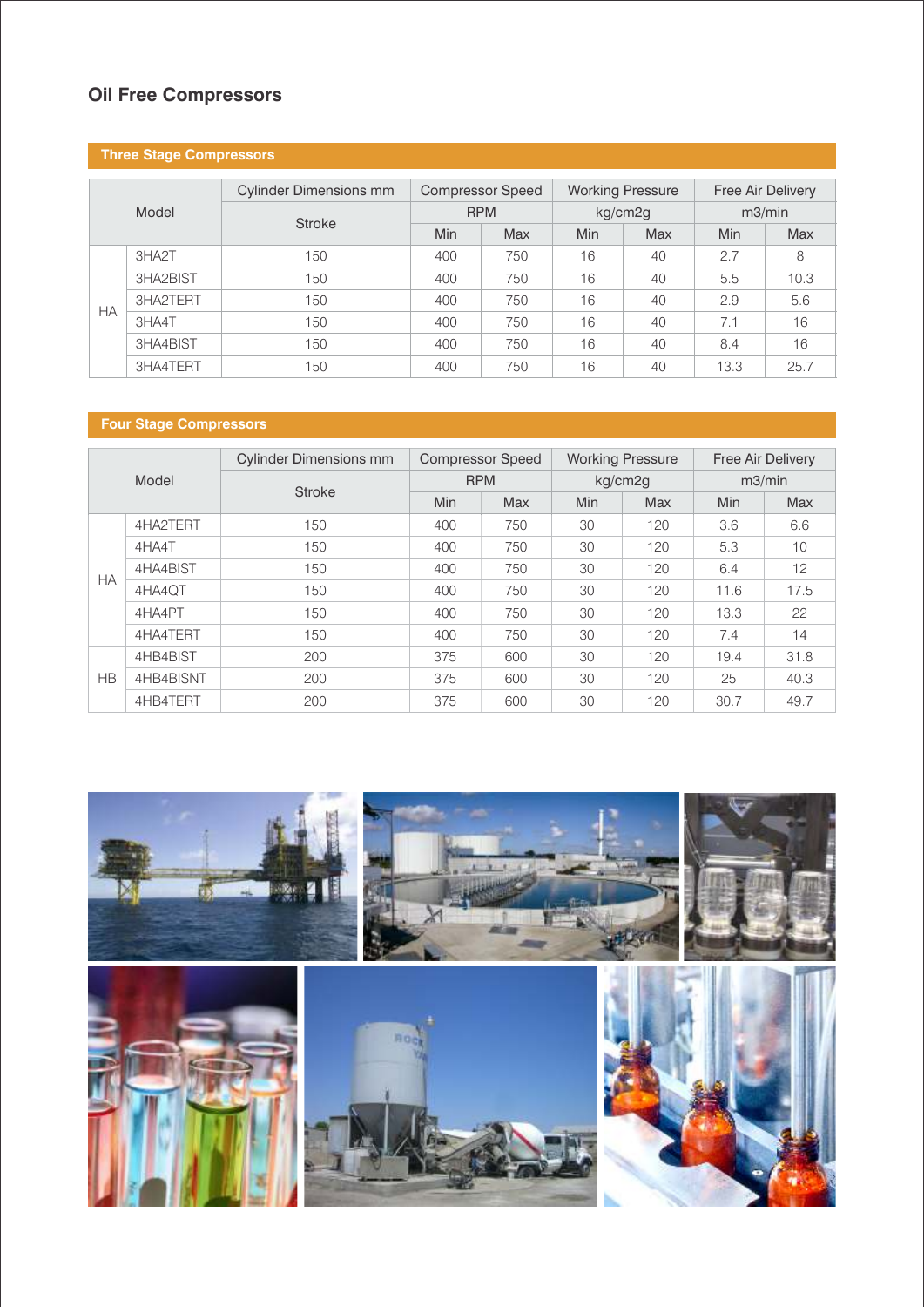## **Lubricated Compressors**

## **Three Stage Compressors**

|           |                  | <b>Cylinder Dimensions mm</b> | <b>Compressor Speed</b> |     | <b>Working Pressure</b> |            | Free Air Delivery |      |
|-----------|------------------|-------------------------------|-------------------------|-----|-------------------------|------------|-------------------|------|
|           | Model            | <b>Stroke</b>                 | <b>RPM</b>              |     | kg/cm2g                 |            | m3/min            |      |
|           |                  |                               | <b>Min</b>              | Max | <b>Min</b>              | <b>Max</b> | Min               | Max  |
|           | 3H <sub>A2</sub> | 150                           | 400                     | 750 | 16                      | 40         | 2.8               | 8.2  |
|           | 3HA2BIS          | 150                           | 400                     | 750 | 16                      | 40         | 5.7               | 10.6 |
| <b>HA</b> | 3HA2TER          | 150                           | 400                     | 750 | 16                      | 40         | 3                 | 5.8  |
|           | 3HAA             | 150                           | 400                     | 750 | 16                      | 40         | 7.3               | 16.5 |
|           | 3HA4BIS          | 150                           | 400                     | 750 | 16                      | 40         | 8.7               | 16.5 |
|           | 3HA4TER          | 150                           | 400                     | 750 | 16                      | 40         | 13.8              | 26.5 |

## **Four Stage Compressors**

|           |          | <b>Cylinder Dimensions mm</b> | <b>Compressor Speed</b> |     | <b>Working Pressure</b> |            | <b>Free Air Delivery</b> |            |
|-----------|----------|-------------------------------|-------------------------|-----|-------------------------|------------|--------------------------|------------|
|           | Model    | <b>Stroke</b>                 | <b>RPM</b>              |     | kg/cm2g                 |            | m3/min                   |            |
|           |          |                               | <b>Min</b>              | Max | Min                     | <b>Max</b> | Min                      | <b>Max</b> |
|           | 4HA2TER  | 150                           | 400                     | 750 | 30                      | 120        | 3.6                      | 6.8        |
|           | 4HA4     | 150                           | 400                     | 750 | 30                      | 120        | 5.5                      | 10.3       |
| <b>HA</b> | 4HA4BIS  | 150                           | 400                     | 750 | 30                      | 120        | 6.6                      | 12.3       |
|           | 4HA4Q    | 150                           | 400                     | 750 | 30                      | 120        | 11.9                     | 18         |
|           | 4HA4P    | 150                           | 400                     | 750 | 30                      | 120        | 13.3                     | 22         |
|           | 4HA4TER  | 150                           | 400                     | 750 | 30                      | 120        | 7.4                      | 14         |
|           | 4HB4BIS  | 200                           | 375                     | 600 | 30                      | 120        | 19.4                     | 31.8       |
| <b>HB</b> | 4HB4BISN | 200                           | 375                     | 600 | 30                      | 120        | 25                       | 40.3       |
|           | 4HB4TER  | 200                           | 375                     | 600 | 30                      | 120        | 30.7                     | 49.7       |

# **Five Stage Compressors**

|    |         | <b>Cylinder Dimensions mm</b> | <b>Compressor Speed</b> |     | <b>Working Pressure</b> |     | Free Air Delivery |      |
|----|---------|-------------------------------|-------------------------|-----|-------------------------|-----|-------------------|------|
|    | Model   | <b>Stroke</b>                 | <b>RPM</b>              |     | kg/cm2g                 |     | m3/min            |      |
|    |         |                               | <b>Min</b>              | Max | Min                     | Max | Min               | Max  |
|    | 5HA4    | 150                           | 400                     | 750 | 120                     | 250 | 3.8               | 8.3  |
| НA | 5HA4BIS | 150                           | 400                     | 750 | 120                     | 250 | 4.6               | 10   |
|    | 5HAG    | 150                           | 400                     | 750 | 120                     | 250 | 4.8               | 10.5 |
| НB | 5HB4BIS | 200                           | 375                     | 600 | 120                     | 250 | 18.6              | 39.7 |

# **Six Stage Compressors**

| Model |      | <b>Cylinder Dimensions mm</b> | <b>Compressor Speed</b> |     | <b>Working Pressure</b> |     | <b>Free Air Delivery</b> |     |
|-------|------|-------------------------------|-------------------------|-----|-------------------------|-----|--------------------------|-----|
|       |      | <b>Stroke</b>                 | <b>RPM</b>              |     | kg/cm2g                 |     | m3/min                   |     |
|       |      |                               | Min                     | Max | Min                     | Max | Min                      | Max |
| НA    | 6HA4 | 150                           | 400                     | 600 | 250                     | 400 | 2.4                      |     |